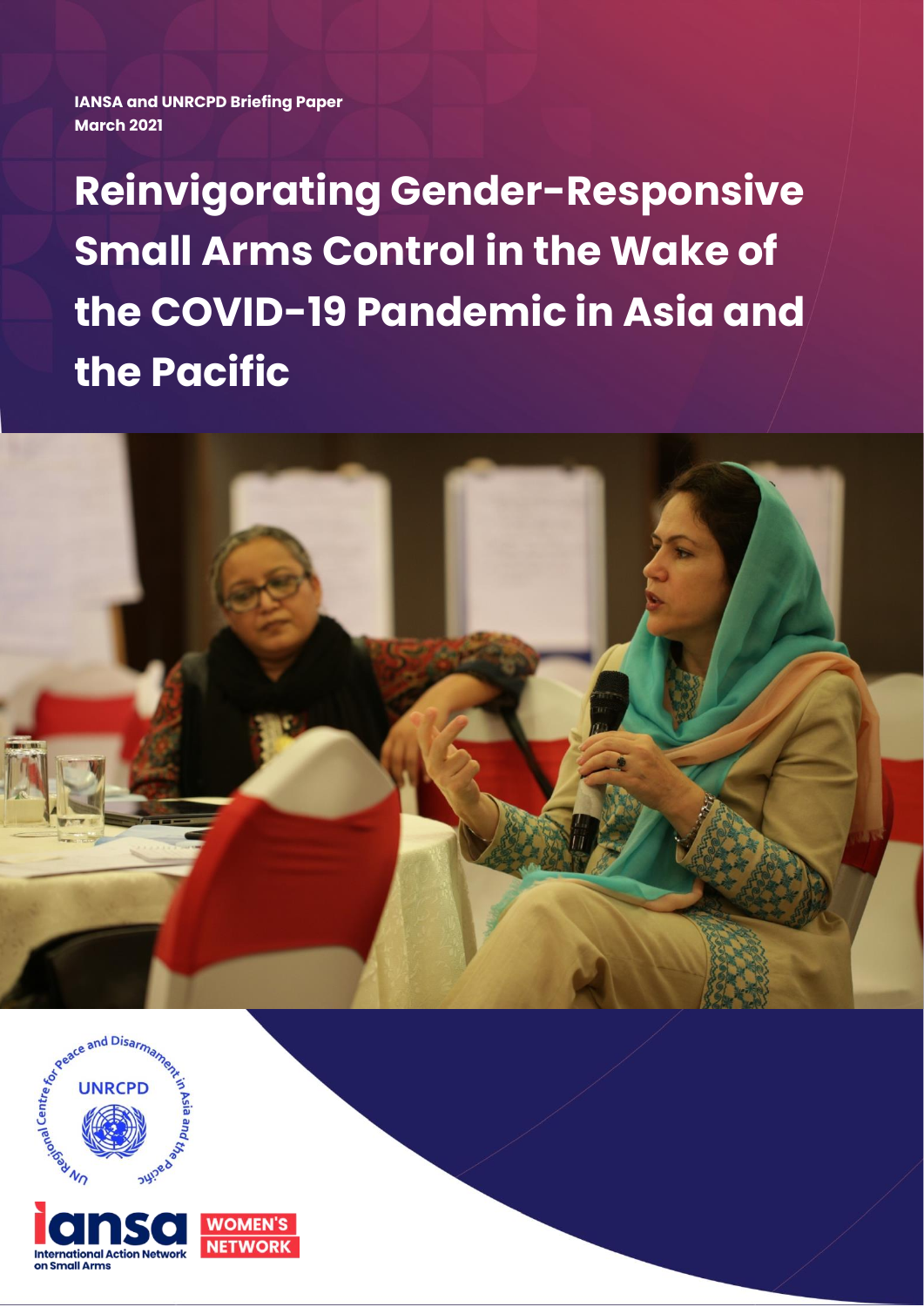

# **Reinvigorating Gender-Responsive Small Arms Control in the Wake of the COVID-19 Pandemic in Asia and the Pacific**

*Two years into the COVID-19 pandemic, health and socio-economic impacts have become a global reality. As COVID-19 mitigation plans have taken precedent, armed violence and human rights violations continued to rise. Particularly, the impact of the health crisis coupled with structural gender norms and inequalities led to a surge of gender-based violence (GBV). In this context, the presence of small arms and light weapons (SALW) remains a huge threat. This paper provides an overview of the linkages between GBV and the proliferation and misuse of SALW in Asia-Pacific, and discusses how the COVID-19 pandemic has exacerbated these issues. It concludes by setting out ways to reinvigorate efforts to enhance genderresponsive small arms control in the region, in turn promoting more effective and equitable policy initiatives that can withstand evolving security and health challenges.*

# **Armed Violence and SALW Proliferation**

The uncontrolled proliferation and misuse of SALW continues to pose a systemic and pervasive threat to the security and socio-economic development of many countries in the Asia-Pacific region. The factors driving SALW proliferation are often intertwined with geographic and security challenges such as porous borders, extensive crossroads for illicit trafficking<sup>1</sup>, and sustained subnational conflict and transnational terrorism. Sources of illicit SALW are diverse and include insufficient identification and disposal of surplus weapons, leakages from inadequate state-held weapon stockpiles, insufficient export and import controls, and in some cases, illicit local weapons manufacturing.<sup>2</sup> SALW are among the primary weapons used in conflict-settings, in cases of interpersonal violence and to perpetrate criminal activities. Armed violence is also a highly gendered phenomenon in both its causes and consequences in differing contexts. Of the more than half-a-million people who die violently every year around the world — in conflict zones and elsewhere more than four fifths (84 percent) are male and less than one fifth (16 percent) are female. Most perpetrators are men acting as individuals or affiliated with a State or non-State armed group or criminal gangs. A small arm is used in almost half of all violent deaths globally and in approximately one-third of all killings of women and girls. Nevertheless, a growing body of research alludes to the idea that women and girls in particular are disproportionately affected in a number of ways by the proliferation and misuse of SALW, including by intimate male partners and family members or friends, and by severe indirect effects of armed conflicts, for example by sexual and other violence perpetrated by combatants during mass displacement, and the denial or destruction of food, water, health, education and other essential services causing physical and psychological harm<sup>3</sup> .

Regarding the Pacific region, non-government groups in Fiji, the Solomon Islands and Papua New Guinea, have treated inadequately safeguarded state armories as "gun supermarkets" through looting.<sup>4</sup> Protracted armed conflicts and violence in parts of South and Southeast Asia, including the escalation of

<sup>1</sup> https://www.unodc.org/unodc/en/firearms-protocol/firearms-study.html<br><sup>2</sup> Centre for Armed Violence Reduction (CAVR), 2021: Paper presented at UNRCPD webinar on 8 March, 2021.<br><sup>3</sup> See for reference: *Small arms and ligh* 

<sup>2015.</sup> <sup>4</sup> Alpers, P. and Conor Twyford. 2003. Small Arms in the Pacific. Small Arms Survey Occasional Paper No. 8, p.xvi.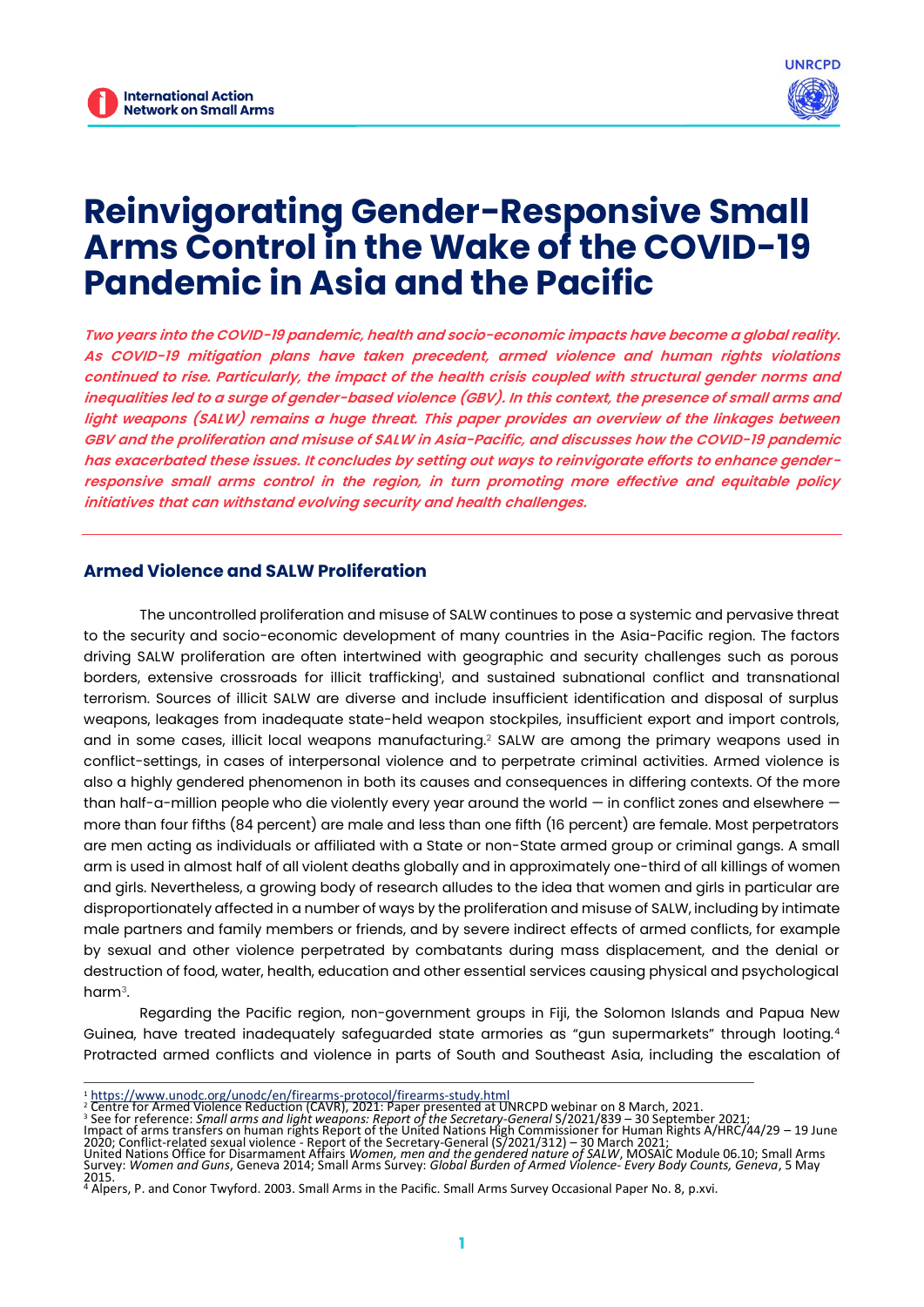violence following the recent seizure of power by the Taliban in Afghanistan and the military coup in Myanmar, have fueled the demand for SALW, often obtained through illicit sources.<sup>5</sup> In Myanmar, since the military takeover (1 February 2021), fighting between and among the Myanmar army, ethnic armed organizations, and local people's defense forces continues unabated. More than 1,300 armed and unarmed people, including dozens of children, have been killed across the country.<sup>6</sup> A study published by the University of Melbourne highlights how armed conflict-related activities increased in five countries during the first wave of the Covid-19 pandemic. Four of these five countries - India, Iraq, Pakistan and the Philippines – are in the Asia-Pacific region.<sup>7</sup>

Despite the region holding strict legislative controls on civilian firearm possession, in many Asia-Pacific countries, civilian firearm possession vastly outnumbers state-held weapons.<sup>8</sup> In Indonesia, civilians owned an estimated 82,000 firearms (2017)<sup>9</sup>, in Myanmar civilians owned an estimated 877,000 firearms  $(2017)^{10}$ , and in the Philippines, there were between 2.6 and 3.9 million estimated civilian-held firearms  $(2019)^{11}$ Lawful civilian-held weapons in the Pacific reached 3.1 million firearms (2003), or one privately held gun for every ten people, surpassing the global ratio by more than 50 percent,<sup>12</sup> with most firearms being owned by Australians and New Zealanders. In Australia, there were 3,573,000 civilian-held firearms or an estimated 14.5 per 100 persons (2017), while in New Zealand, the ratio of firearms per 100 persons is 26.3 (or 1,212,000 firearms)  $(2017)^{13}$ . While these arms have been obtained through legal channels and in line with international instruments and treaties, they can be misused in the context of weak SALW control frameworks to perpetrate acts of domestic and intimate partner violence. As governments struggled with strategies to manage the pandemic and its impacts, violence against women has intensified since the outbreak of the pandemic,<sup>14</sup> exposing what United Nations' Secretary-General António Guterres called "the shadow pandemic".<sup>15</sup> Emerging data and reports suggest that violence against women and girls, particularly domestic violence, increased during the pandemic.

## **Facts and Figures on Gender Based Violence in the Asia-Pacific Region**

Armed violence is most frequently directed against, or disproportionately affecting, an actual or perceived member of a persecuted political, ethnic or religious minority, or targeted on the basis of actual or perceived sexual orientation or gender identity. Gender-based violence (GBV) is violence that is directed at a person based on discriminating norms and practices relating to his or her specific sex, gender or role in society.<sup>16</sup> Violence against women (VAW) by men is the largest form of GBV, but homophobic and transphobic violence are also a form of gender-based violence that is driven by a desire to punish those seen as defying gender norms. When VAW is enabled or perpetrated with small arms, such violence can lead to major health, human rights and developmental crises<sup>17</sup>. In the context of already prominent gender inequalities, the illicit proliferation, threat and actual use of small arms in the Asia-Pacific region has exacerbated lethal GBV in situations of armed conflict as well as in femicides perpetrated in the home and in other criminal violence. It has also restricted access, especially of women and girls to essential social services, and been aggravated by extensive lockdowns during the recent pandemic.

*Research Mike Picard*. Manila: GunPolicy.org.<br><sup>12</sup> Alpers, Philip and Conor Twyford. 2003. Small arms in the Pacific. Small Arms Survey Occasional Paper No.8, p.xvi<br><sup>13</sup> https://www.smallarmssurvey.org/sites/default/files against-women

<sup>5</sup> Centre for Armed Violence Reduction (CAVR), 2021. <sup>6</sup> Statement by the Deputy Spokesperson for the Secretary General, 21 December 2021.

<sup>7</sup> [Coronavirus escalated armed conflicts in several war-torn countries \(unimelb.edu.au\)](https://about.unimelb.edu.au/newsroom/news/2020/december/covid-19-escalated-armed-conflicts-in-several-war-torn-countries)<br><sup>8</sup> Centre for Armed Violence Reduction (CAVR), 2021<br><sup>9</sup> Karp, Aaron. 2018 'Civilian Firearms Holdings, 2017.' *Estimating Global Civil* 

<sup>11</sup> Concepcion, Bruce. 2019 'Firearm Numbers and Management in the Philippines.' *Personal Interview with GunPolicy.org Director of* 

<sup>15</sup> https://data.unwomen.org/sites/default/files/documents/Publications/Measuring-shadow-pandemic.pdf

<sup>16</sup> Discriminatory laws and practices and acts of violence against individuals based on their sexual orientation and gender identity -Report of the United Nations High Commissioner for Human Rights, 2011, A/HRC/19/41, para. 20) as well as 'Integrating a gender perspective into Human Rights Investigations', 2018.<br><sup>17</sup> UNFPA Pacific. 2008. An Assessment of the state of violence against women in Fiji, p.4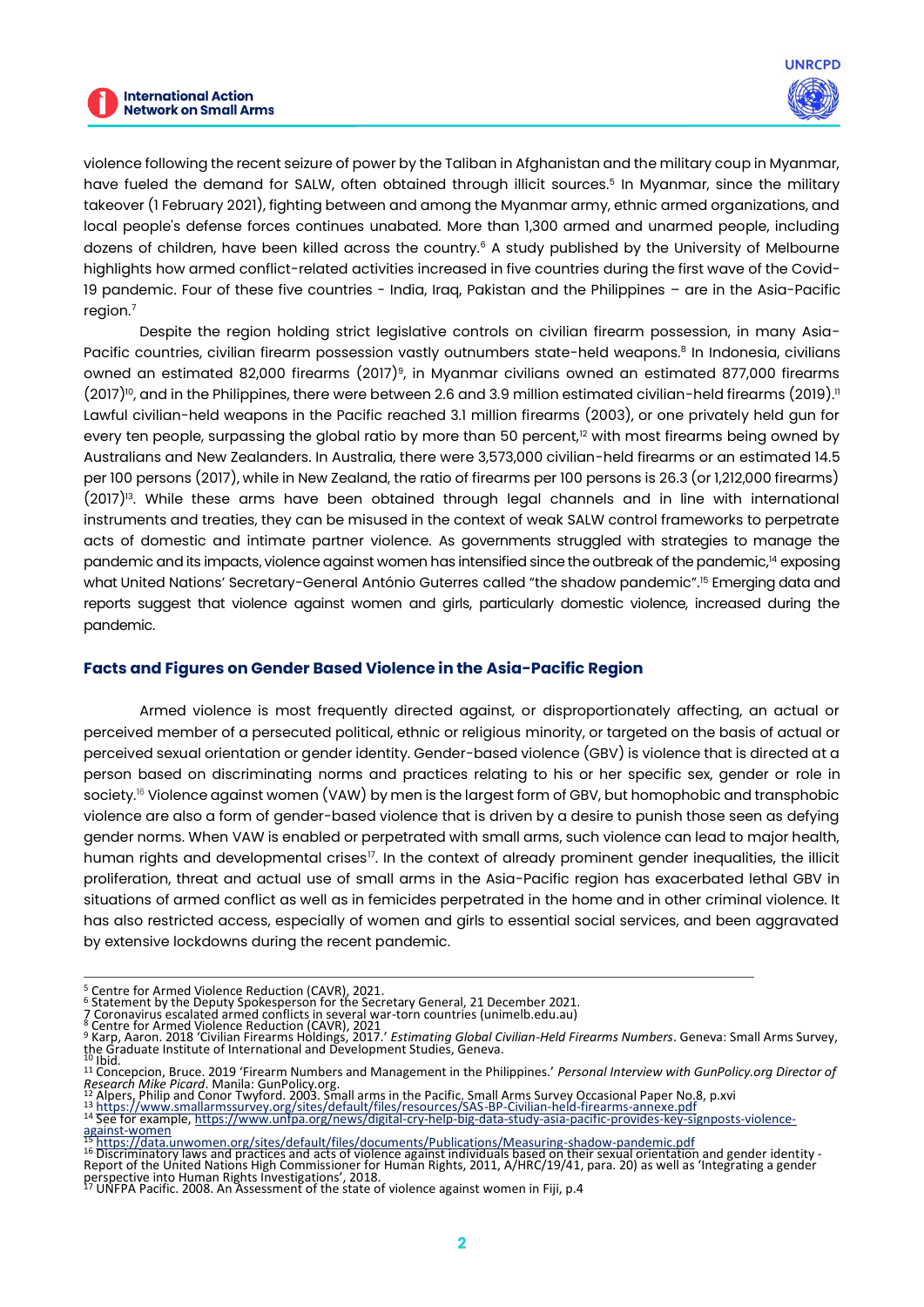

In the Pacific region, during periods of conflicts, men and women have been impacted differently by SALW. Men were more likely to be the perpetrators and victims of violence than women. During the Solomon Islands conflict (1998-2003), for example, women were more likely to experience sexual violence and rape than men. Some of this violence was perpetrated through the use of SALW. Out of the 63 statements collected by the Solomon Islands Truth and Reconciliation Committee after the conflict, 50 were made by women.<sup>18</sup> Outside of conflict settings, men are more likely to be involved in gang violence or to be the victims of armed homicide, while women are more likely to be the victims of domestic violence.<sup>19</sup>

The Independent International Fact-Finding Mission on Myanmar (The Mission) found that the gendered impact of Myanmar's conflict has been multi-faceted and taking a heavy toll on women and girls $^{\rm 20}$ . In northern Myanmar, women are the victims of sexual and gender-based violence. In Rakhine, Rohingya women have been subjected to grave sexual and gender-based violence, including gang rape, rape and mutilation. The Mission also obtained information about people from the transgender community, and in particular transgender Rohingya. It found that transgender women have suffered sexual and gender-based violence, including rape by the Tatmadaw and Border Guard Police.<sup>21</sup> In a joint statement on 16 Days of Activism Against Gender-Based Violence in Myanmar, the United Nations underlined how during times of humanitarian crisis, conflicts, climate disasters and the COVID-19 pandemic, gender-based violence is exacerbated. It also notes how "the compounded crisis in Myanmar has disproportionally affected women and aggravated the vulnerabilities of women and girls from marginalized groups..."<sup>22</sup>, while in Afghanistan, UN Women is working with the humanitarian systems in place to ensure a gender-sensitive response to the country's triple crises of armed conflict, Covid-19 pandemic, and climate change.<sup>23</sup>

The Pacific region has some of the highest rates of physical and sexual violence by an intimate partner in the world. VAW in the Asia-Pacific region is demonstrated by high rates of harmful practices, such as honor killings, dowry-related violence, menstruation stigmatization and lack of access to hygiene products, and forced marriage.

From July 2019 to July 2020, it has been estimated that 46 percent of women in Afghanistan (2015) and Timor-Leste (2015) have experienced intimate partner violence, while 38 percent of women in China (2012) experienced psychological violence by their own partners.<sup>24</sup> Some countries like India and Nepal, have experienced extremely long lockdowns, thereby increasing the likelihood for GBV as women have been confined in their homes with their abusers. Health and security measures to address the pandemic, such as social distancing, has in turn increased the risks of GBV and insecurity for women.<sup>25</sup>

Reductions to mobility has hindered women's ability to remove themselves from potentially volatile situations. In the Asia-Pacific region, the number of women seeking domestic violence support services, online or by telephone, has risen significantly during the pandemic. Calls to domestic violence helplines have increased by 30 percent in Singapore, 40 percent in Malaysia and 50 percent in China by April 2020 compared to pre-pandemic rates.<sup>26</sup> Additionally, during the first month of the pandemic (March 2020) 40 percent of frontline workers in Australia reported an increase in requests for help.<sup>27</sup> Due to the limitations of in-person services, social media and internet search engines have become the only tools for women seeking help in cases of GBV. In Malaysia, the volume of "help-seeking" keywords (i.e., "domestic violence hotline", "sexual assault lawyer", "sexual abuse counseling") on

<sup>&</sup>lt;sup>18</sup> [Publication gender arms and security in the Pacific.pdf \(kobe-u.ac.jp\)](http://www2.kobe-u.ac.jp/~alexroni/TR2017%20Readings/TR_2017_10/Publication%20gender%20arms%20and%20security%20in%20the%20Pacific.pdf)<br><sup>19</sup> [Arms and Ammunition in Oceania -](https://www.un.org/disarmament/wp-content/uploads/2018/07/guide-for-governments.pdf) A Guide for Pacific Governments<br><sup>20</sup> Human Rights Council - Forty second session - 9-27 September 2019,<br><u>htt</u>

<sup>&</sup>lt;sup>21</sup> [A/HRC/42/CRP.4 \(un.org\)](https://www.un.org/sexualviolenceinconflict/wp-content/uploads/2019/08/report/sexual-and-gender-based-violence-in-myanmar-and-the-gendered-impact-of-its-ethnic-conflicts/A_HRC_CRP_4.pdf)<br><sup>22</sup> https://myanmar.un.org/en/160055-joint-statement-16-days-activism-against-gender-based-violence-myanmar<br><sup>23</sup> [Expert's take: Gender equality is critical for the Afghanistan's future, long](https://www.unwomen.org/en/news/stories/2021/10/experts-take-gender-equality-is-critical-for-the-afghanistans-future)-t

<sup>&</sup>lt;sup>25</sup> See UN Women, Violence Against Women and Girls Data Collection during COVID-19, in https://www.unwomen.org/<br>/media/headquarters/attachments/sections/library/publications/2020/vawg-data-collection-during-covid-19-

compressed.pdf?la=en&vs=2339<br>26 https://www.unwomen.org/sites/default/files/Headquarters/Attachments/Sections/Library/Publications/2021/Progress-on-the-<br>Sustainable-Development-Goals-The-gender-snapshot-2021-en.pdf<br>27 http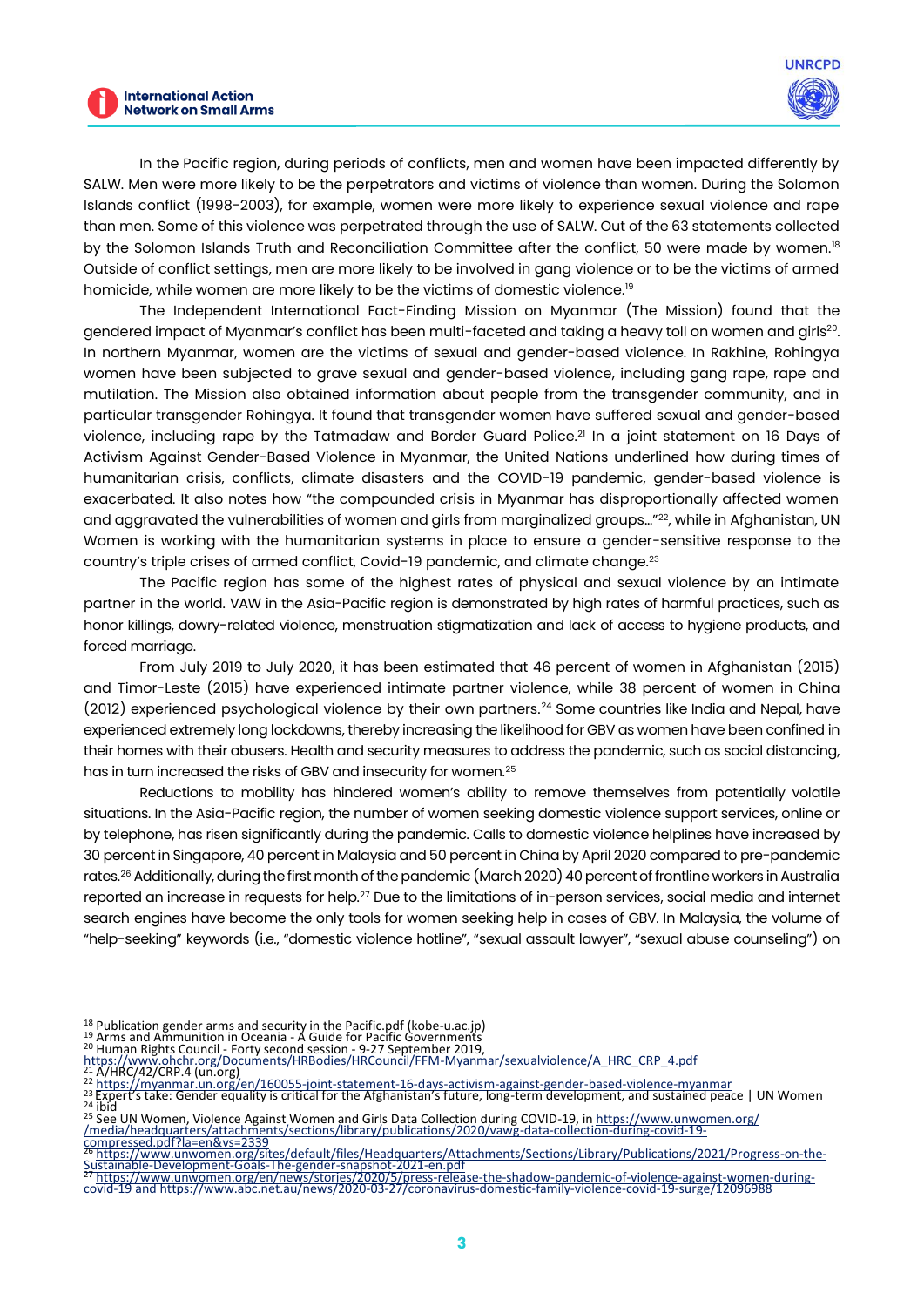

internet search engines increased by 70 percent compared to pre-pandemic rates.<sup>28</sup> Increases were also observed in Nepal, Thailand, Singapore, Bangladesh, and the Philippines.

Based on this evidence, men and women across the region should be given full and effective opportunities to participate in the development, training, implementation and promotion of policies and regulations to effectively control SALW and prevent their misuse. However, in practice, women are often excluded from these processes.

## **Status of the International Arms Control Treaties and Frameworks in the Asia-Pacific Region**

Measures to prevent armed violence and develop strict controls on SALW must therefore include consideration of the gendered aspects of ownership, use and misuse of arms; the differentiated impacts of weapons on women and men; and the ways in which gender roles can shape arms control and disarmament policies and practices. Since 2001, urged on by civil society, Member States of the United Nations have negotiated and agreed new international instruments to regulate SALW with increasingly progressive language on gender, including on women's participation, youth engagement and survivors. Multilateral frameworks and treaties on SALW now include, in particular, the United Nations Programme of Action to [Prevent, Combat and Eradicate the Illicit Trade in Small Arms and Light Weapons in All Its Aspects \(PoA\)](https://undocs.org/en/A/CONF.192/15(SUPP)) and its International Instrument to Enable States to Identify and Trace, in a Timely and Reliable Manner, Illicit Small Arms and Light Weapons [\(International Tracing Instrument, or ITI\),](https://unoda-web.s3.amazonaws.com/wp-content/uploads/2020/02/ITI_English.pdf) the [Protocol against the](https://treaties.un.org/doc/source/recenttexts/18-12_c_e.pdf)  [Illicit Manufacturing of and Trafficking in Firearms, their Parts and Components and Ammunition](https://treaties.un.org/doc/source/recenttexts/18-12_c_e.pdf)  [\(Firearms Protocol\)](https://treaties.un.org/doc/source/recenttexts/18-12_c_e.pdf) supplementing the [United Nations Convention Against Transnational Organized](https://www.unodc.org/documents/treaties/UNTOC/Publications/TOC%20Convention/TOCebook-e.pdf)  [Crime,](https://www.unodc.org/documents/treaties/UNTOC/Publications/TOC%20Convention/TOCebook-e.pdf) and the [Arms Trade Treaty](https://thearmstradetreaty.org/) (ATT). Together, these contain a resounding call to curb the proliferation of SALW and to regulate the legal trade of such weapons to prevent human right violations, including GBV. The ATT is the first ever legally-binding instrument that expressly recognizes the link between GBV and the international arms trade. Article 7.4 reads that "the exporting State Party, in making this assessment, shall take into account the risk of the conventional arms being used to commit or facilitate serious acts of gender-based violence or serious acts of violence against women and children".<sup>29</sup> However, efforts to get States to implement these frameworks or accede to treaties have been challenging. Across the Asia-Pacific region there are sixteen States which are now parties to the ATT and fourteen who are signatories to the treaty<sup>30</sup>. While these numbers are relatively low compared to other regions, China ratified the ATT in 2020 leaving much hope that other States in the region will follow suit. Notably also, the Philippines will shortly deposit their instrument of ratification with the United Nations, and have taken up the chairpersonship of the upcoming Eighth Biennial Meeting of States on [the PoA.](https://meetings.unoda.org/meeting/poa-bms8-2022)

However, reporting by States on the implementation of the PoA and ITI has been faltering in the region. Of the 93 national reports received globally in 2020/2021, covering the implementation periods 2018 and 2019, only eighteen came from the Asia-Pacific region<sup>31</sup>. Nevertheless, while the rate of engagement has been low, there have been considerable increases in requests by States in the Asia-Pacific region for international assistance on the implementation of the PoA and its ITI, for which different international cooperation and assistance mechanisms within the international community exist. In addition, during 2019, Fiji, Kazakhstan, Lebanon, Palau, Tuvalu and Vanuatu received capacity-building support from the ATT Voluntary Trust Fund.<sup>32</sup>

While the global pandemic has shifted attention away from other pressing matters, it has proven to be more important than ever to remain persistent with the implementation of global instruments and treaties on all critical aspects of SALW control. Those frameworks help Member States developing sound

- <sup>28</sup> https://asiapacific.unfpa.org/sites/default/files/pub-pdf/covid-19 and vaw insights from big data analysis final.pdf<br><sup>29</sup> [Gender Based Violence and the Arms Trade Treaty,](https://controlarms.org/wp-content/uploads/2018/04/Gender-Based-Violence-and-the-Arms-Trade-Treaty.pdf#:~:text=Gender-based violence and the Arms Trade Treaty %28ATT%29,will be used to facilitate GBV %28article 7%284%29%29.) Control Arms, 2018<br><sup>30</sup> See <u>Status of ATT Par</u>
-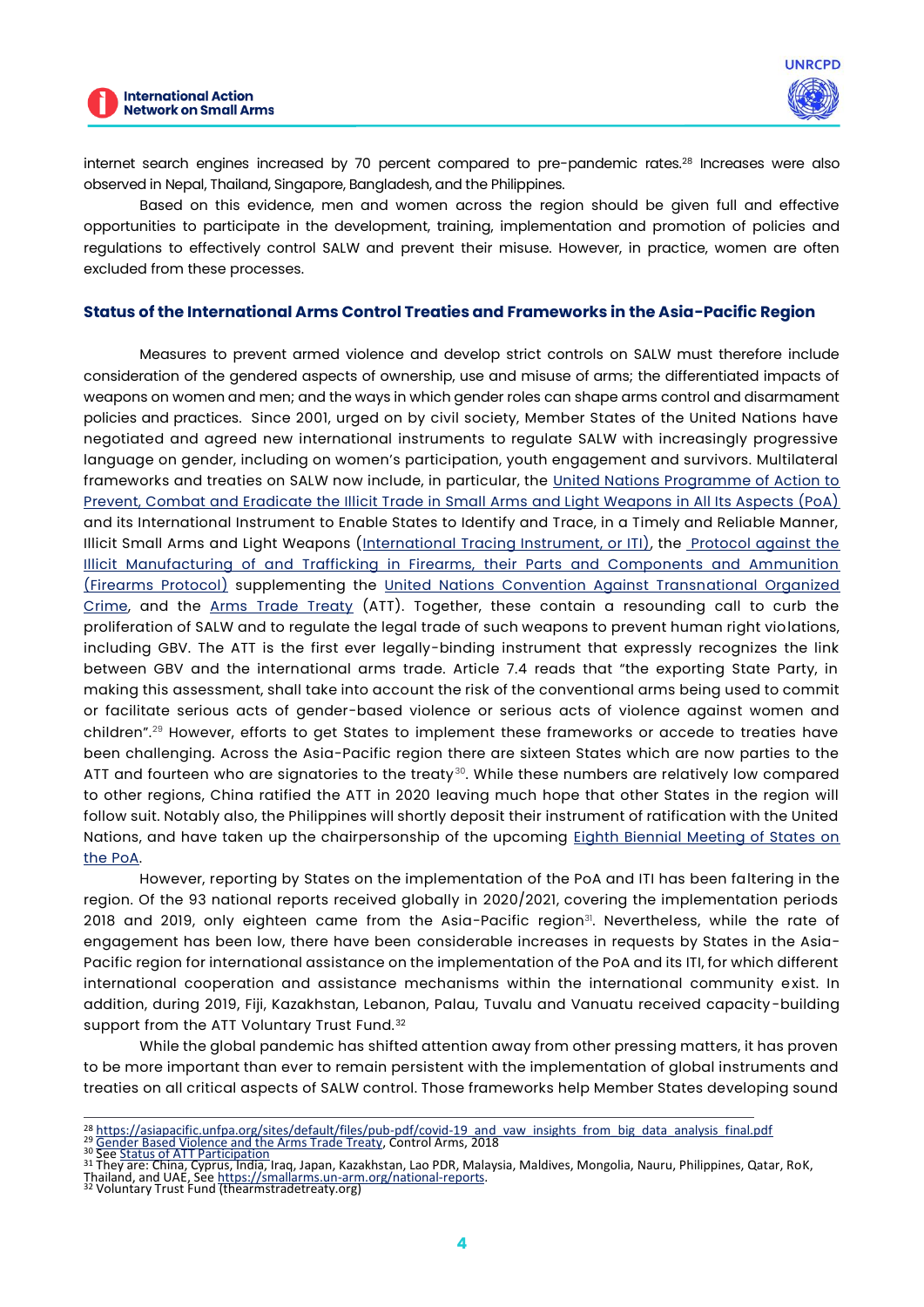



SALW control infrastructures that effectively link arms control to the prevention of human rights violations and socio-economic challenges, such as the ones that arose during the global pandemic.

## **How to Strengthen Gender Equality and Small Arms Control During the Covid-19 Pandemic?**

Over the past two years States responded nationally and globally to the pandemic in manifold ways, but the relevance of small arms control in their response mechanisms was frequently overlooked. However, States must reinvigorate efforts to enhance the integration of efforts towards gender equality with small arms control measures to close the current gap.

## ➢ *1. Collect relevant data and evidence of the linkages between GBV, the impact of the global pandemic and small arms proliferation*

Relevant evidence can take the form of detailed case studies and also statistical data on trends. The growing body of literature and available sex-disaggregated data in small arms context have significantly contributed to the increased recognition of linkages between gender and SALW. *<sup>33</sup>* Sex, age and disability-disaggregated data, when collected and made available, not only make those linkages even more visible, and help raise awareness, but they are also vital to understanding and mitigating the negative effects of the illicit proliferation and misuse of SALW on women, as well as contributing to the development of an adapted gender-sensitive solution to the issue of small arms and its specific impact on men and women. Gender-relevant data can help officials and civil society advocates explore different aspects of SALW control, such as the gender patterns of homicides committed with firearms, connections between domestic violence and loopholes in, or lack of, legislation to regulate civilian firearm possession, the gendered drivers of the demand for weapons and the overall attitude toward guns within the society. It is also very important to collect data on women's meaningful participation in this field. Without comprehensive data and gender analysis, Member States will not be able to mainstream gender into SALW control.

During the pandemic, the accurate and comprehensive collection of gender- and agedisaggregated data has been especially difficult given the lack of face-to-face interactions, though new ways to collect relevant information have been established (using a GBV phone hotline for instance). The contribution of civil society organisations is particularly relevant in this respect and must also be taken into consideration when developing research and public messaging to help find solutions. Effective mechanisms should be put in place to ensure that data collected by civil society reach government entities and are, in the best of circumstances, compatible with national data collection and reporting methods.

#### ➢ *2. Make gender equality an essential objective of SALW control and national security strategy.*

Men are predominant owners and users of SALW in the home, in conflict settings, as well as in professional settings (i.e., law enforcement, military, private security personnel, and leading roles within the ministries of Defense and Public Security, among others). Often, a socially-constructed notion of security is embedded with associations between hegemonic masculinity and weapons possession as a panacea for security regardless of social disaffection. At the government level, policy priorities dedicated to militarization sometimes ignore or prevail over social programmes needed to address health, education, housing and other social needs. While poverty, marginalization and vast inequalities persist, total global military expenditure rose to \$1,981 billion last year, an increase of 2.6 per cent in real terms from 2019<sup>34</sup>. Militaristic attitudes and a harmful ideological socialization, which accept violence as a norm, often permeate the sub-cultures of military or police officers leaving them susceptible to ignoring, downplaying or participating in the misuse of

<sup>33</sup> Gender Aspects of SALW and How to Address Them in Practice, UNDP-SEESAC, 2018

<sup>34</sup> <https://www.sipri.org/media/press-release/2021/world-military-spending-rises-almost-2-trillion-2020>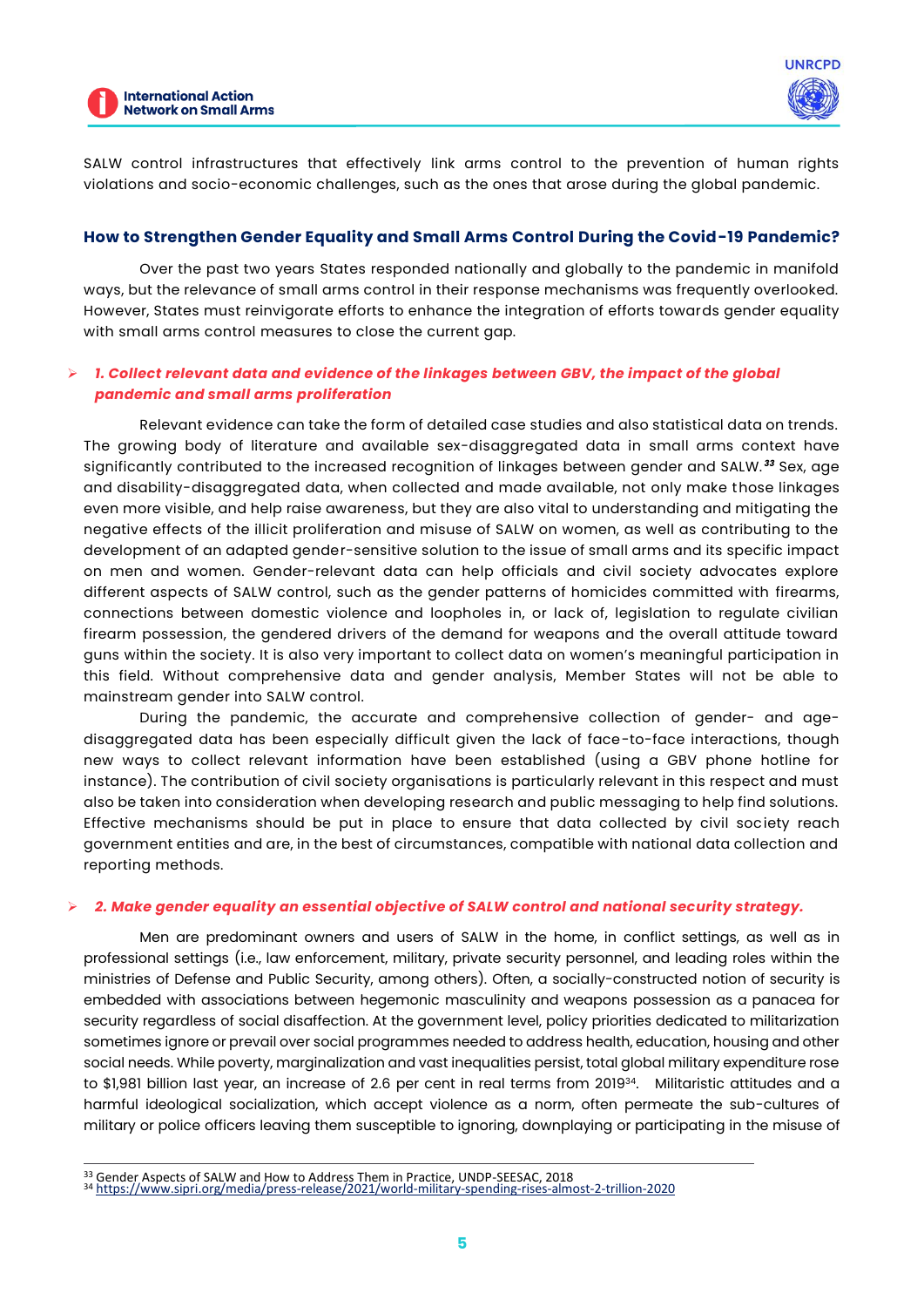

SALW. In order to break these harmful links and allow values of gender equality to transfer from the institutional level to the interpersonal level, changes to the cultures of the security sector need to be established in line with United Nations human rights norms and instruments.

Embracing wider and more holistic definitions of peace and security that reduce reliance on military armaments account for our common humanity and recognize women's empowerment as a critical driver of sustainable peace and development, which will enhance safety for everyone. Through the COVID-19 pandemic, it has become even clearer that the lack of holistic policy objectives within the security sector frequently leaves women out of consideration and can even enable direct violence against them (i.e., lack of consideration for how quarantine mandates could unduly affect women). In order to adequately handle security threats, including global pandemics, security sector agendas and the development of strict controls on SALW, must promote the equal, full and effective participation of women. This must include the meaningful role of women in leadership and as agents of change, in all policy, planning and implementation peace and disarmament processes.

#### ➢ *3. Make use of available instruments and networks and leverage their areas of convergence.*

A number of treaties, programmes and tools deriving from the UN Charter, the Universal Declaration and Covenants on Human Rights and the International Humanitarian Laws are available to help Member States overcome security and socio-economic challenges. Arms control and gender equality instruments and treaties share many of the same objectives and provide for additional measures. Thus, States should respect and utilize these instruments and enact measures in international cooperation to achieve their objectives. The implementation of the Women, Peace, and Security agenda (WPS) has recently gained traction in Asia-Pacific with an increasing number of National and Regional Action Plans (NAP) on the implementation of UN Security Council Resolutions 1325 (2000) and subsequent resolutions. There are now 14 States in the Asia-Pacific region that have adopted NAPs or similar policies to implement the WPS agenda. However only a few have included arms control or disarmament in their NAP, therefore falling short in addressing one of the persistent challenges to national and regional, as well as human, security as part of their efforts. In the face of the global pandemic, it became clear that cross-implementation of both SALW and gender equality-related treaties and frameworks would strengthen States' capacity to deal with two daunting issues in a streamlined manner, with efforts towards one of these priorities meaning effort towards both.

In 2021, States agreed at the Seventh Biennial Meeting of States to Consider the Implementation of the Programme of Action (BMS7) to the harmonization of national policies and action plans on SALW and WPS.*<sup>35</sup>* In practice this means that WPS and disarmament or arms control actors should consider the relevance of SALW control in WPS and GBV discussions and vice versa. Regular information exchanges with parliamentarians and civil society, and among national focal points working on SALW and WPS, must be formalized. WPS experts and gender advisors should be seriously considered for inclusion in arms control delegations, discussions, and all decision-making, implementation, and evaluation processes. Likewise, SALW control experts should be fully involved in WPS delegations and NAP decision-making.

## **Conclusion**

While COVID-19 remains a pervasive threat, new global challenges are constantly on the horizon that could yet again expose the fragile and volatile relationship between the lack of strict small arms controls and gender inequality and violence. Approaches to addressing these relationships need to be sustainable and robust in order to transcend the persistence of GBV. To help overcome competing policy priorities and achieve the inclusion of GBV considerations in SALW control and vice versa, more

<sup>35</sup> <https://undocs.org/A/CONF.192/BMS/2021/1>